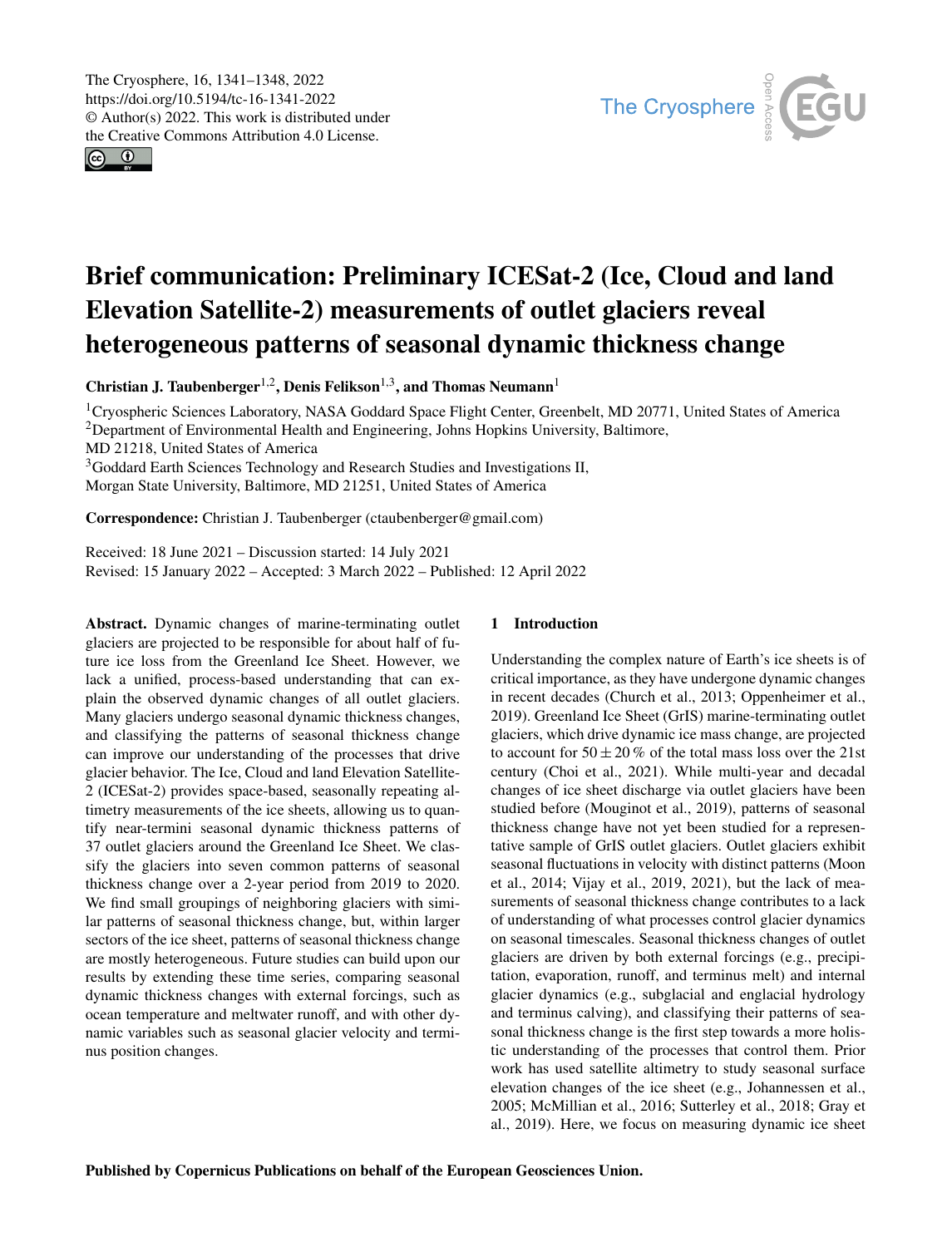thickness changes near the termini of 37 GrIS outlet glaciers at seasonal resolution using the ATL06 (ATLAS/ICESat-2 L3A Land Ice Height; Advanced Topographic Laser Altimeter System) land-ice along-track altimetry dataset from the Ice, Cloud and land Elevation Satellite-2 (ICESat-2; Markus et al., 2017; Neumann et al., 2019). Large-scale observational studies such as this allow for smaller, less well-studied glaciers to be observed at the same time as more well-studied glaciers and comparisons to be drawn into how these lesserknown glaciers compare with the seasonal thinning of larger glaciers, which is critical for better understanding the drivers of dynamic change in a changing climate across all outlet glaciers. We use each glacier's temporal pattern of seasonal dynamic thickness changes to group glaciers into seven distinct patterns over 2019 and 2020. We use the spatial distribution of glacier patterns to investigate whether they can be attributed to atmospheric forcing, with the hypothesis that glaciers exhibit similar seasonal patterns within regions on the order of several hundreds of kilometers, commensurate with mesoscale atmospheric-circulation patterns. Given that we present just 1 to 2 years of data, our results are not intended to definitively characterize these glaciers but, rather, to present a method for quantifying seasonal dynamic thickness changes and to highlight the heterogeneity exhibited by these glaciers over the study time period. We discuss ways in which future work could build on our results in Sect. 4.

### 2 Data and methods

We used three data sources within this study: (1) the ATLAS/ICESat-2 L3A Land Ice Height, Version 3 (ATL06) data product, acquired by the Advanced Topographic Laser Altimeter System (ATLAS) instrument on board the ICESat-2 observatory, which provides geolocated measurements of land-ice surface heights (Smith et al., 2019); (2) the Making Earth System Data Records for Use in Research Environments (MEaSUREs) glacier termini dataset of annual Greenland outlet glacier locations from synthetic-aperture radar (SAR) mosaics and Landsat 8 Operational Land Imager (OLI) imagery, version 1 (Joughin et al., 2015, 2017), from which we use outlet glacier locations and identifier (ID) numbers; and (3) the Arctic digital elevation model mosaic (ArcticDEM; Porter et al., 2018), a digital surface elevation model of the GrIS that we used as a reference height dataset to remove along- and across-track surface slopes from the ATL06 measurements.

ATL06 provides measurements of ice sheet surface elevation at an along-track spatial resolution of 20 m, which allows for ample spatial sampling of the fast-flowing, dynamic portions of GrIS outlet glaciers (Smith et al., 2020). We use elevation data (h\_li) retrieved from all six ATLAS ground tracks to achieve the highest density of data available. ICESat-2 has a repeat cycle of 91 d, allowing for sufficient temporal sampling to measure seasonal changes of

glaciers, although we do not receive data from every satellite pass due to cloud interference. We filter out poor-quality ATL06 height data using the ATL06 quality summary flag (atl06\_quality\_summary), keeping only data for which the flag is set to zero.

The MEaSUREs glacier termini dataset contains locations for 238 glaciers across the GrIS, as well as an ID number (Joughin et al., 2015, 2017). We selected 65 glaciers from the MEaSUREs dataset due to their spatial distribution across several GrIS regions and a range of average ice velocities between 68 and 8141 m yr<sup>-1</sup> (Rignot and Mouginot, 2012). The 65 glaciers chosen for this study also correspond to the glaciers for which a dense record of terminus positions has been generated by the Calving Front Machine (CALFIN; Cheng et al., 2021). The CALFIN dataset is currently the only pan-Greenland dataset of seasonal terminus positions. Although we do not use this dataset in this study, due to the fact that currently available CALFIN data do not extend past mid-2019, our selection of glaciers will enable comparisons of seasonal thickness change with seasonal terminus position in future studies. We define glacier seasons by 3-month periods of winter (December–January– February), spring (March–April–May), summer (June–July– August), and autumn (September–October–November). We removed glaciers that do not contain a full year (four seasons) of ICESat-2 data from either 2019 or 2020, reducing the number of glaciers categorized to 42 (listed in the Supplement).

To collect ATL06 measurements representative of nearterminus glacier thickness change, we created a  $2 \text{ km} \times 2 \text{ km}$ bounding box for each glacier, centered on each glacier's location in the MEaSUREs dataset, within which we aggregated ATL06 data. We manually adjusted the MEaSUREs glacier locations slightly to ensure that between one and three ICESat-2 repeat ground tracks intersect each box, but we kept each bounding box within 10 km of the terminus for each glacier. The  $4 \text{ km}^2$  bounding box was chosen as an arbitrary size; however it was kept to this size, as a larger box may include data off the main fast-flowing section of the outlet glacier.

The ArcticDEM mosaic represents the mean ice sheet surface elevation between ca. 2015 and 2016 (Porter et al., 2018). The DEM has a 32 m spatial resolution and is used as the reference ice sheet surface elevation to account for the surface slope of the glaciers. Because the repeating passes of ICESat-2 do not exactly survey the same location on the surface of the ice sheet (particularly in the first 9 months of the ICESat-2 mission), ATL06 measurements from season to season are affected by both the vertical component of surface elevation change and differences in surface elevation due to surface slope. To account for this, we sampled the Arctic-DEM at each ATL06 measurement and subtracted the ArcticDEM elevation from each ATL06 surface elevation measurement. This effectively changes the datum of the ATL06 measurements to that of the ArcticDEM, thereby accounting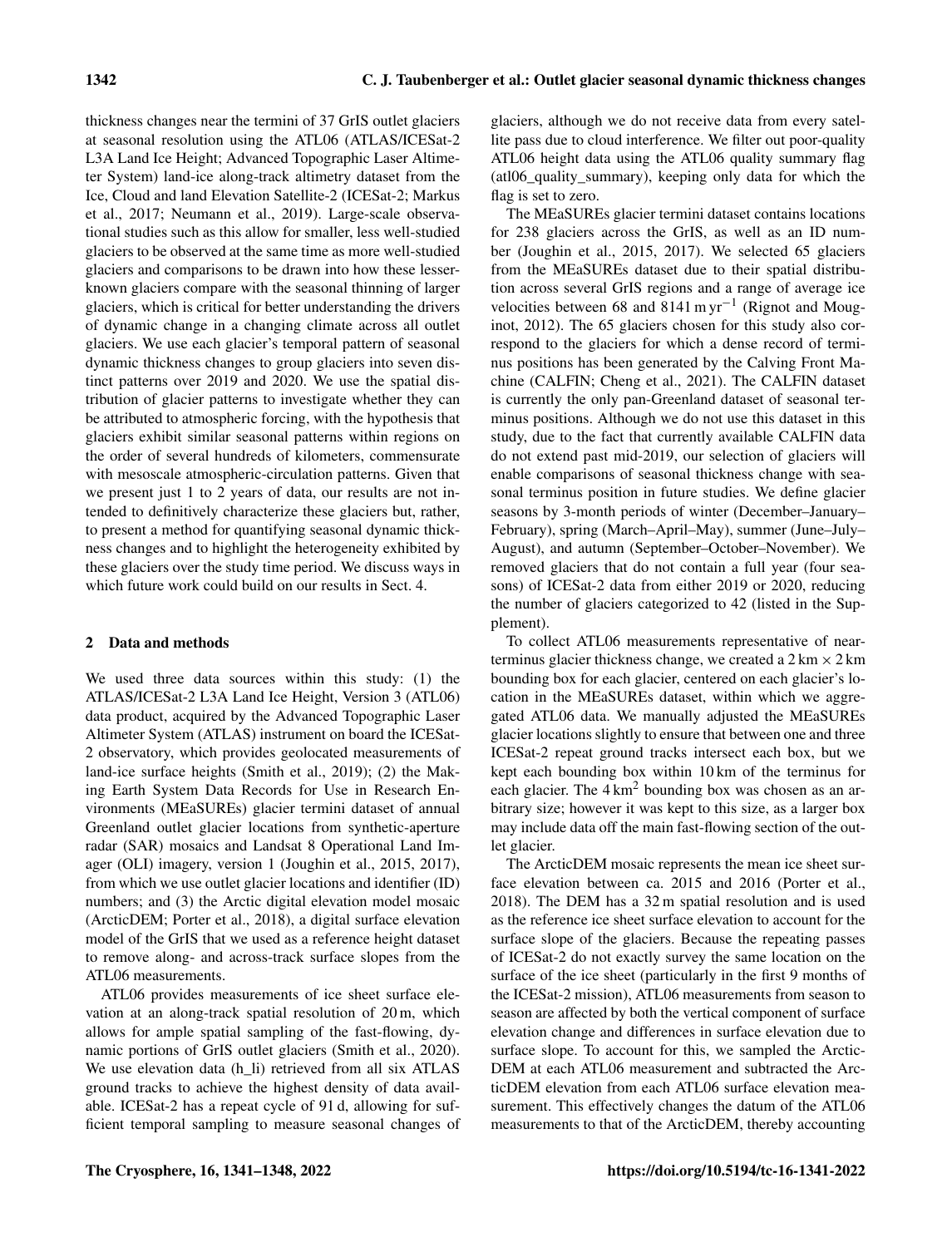for the surface slope of the ice sheet within our bounding boxes, leaving just the vertical component of surface elevation differences.

We use the ATL06 data within each bounding box, a surface mass balance model, and a firn model to calculate each glacier's dynamic thickness change from season to season. For each glacier, we calculate the surface elevation change  $(dH)$  between ICESat-2 observations and the ArcticDEM. We then calculated the seasonal dynamic  $dH$  as the mean of the  $dH$  values within each bounding box for each year and season, and we subtracted the surface elevation change due to changes in surface mass balance (SMB) and firn air content changes using output from the Community Firn Model (CFM; Medley et al., 2020), forced by Modern-Era Retrospective analysis for Research and Applications, Version 2 (MERRA-2) climate reanalysis (Gelaro et al., 2017). Over the 2-year timescale of our study, we assumed constant bed elevation, and, thus, our surface elevation change measurements are equal to ice thickness change. We removed the trend from each glacier's seasonal dynamic  $dH$ , calculated over the entire duration of the available data to isolate the seasonal fluctuations from the longer-term trend. We removed 5 of the 42 glaciers with measurements of seasonal dynamic  $dH$  larger than 50 m over one season, assuming that these are errors (Joughin et al., 2020), leaving 37 glaciers for which we classified seasonal dynamic  $dH$  patterns.

To account for uncertainty in seasonal dynamic  $dH$ , we propagated error through our calculations from each data source with the assumption of random, uncorrelated error. We used the error estimates provided by ATL06 to account for error on each height data point (h\_sigma). We conservatively assume 5 m of random error in the ArcticDEM elevations, although the actual uncertainty in ArcticDEM elevations is likely less than this value (Noh and Howat, 2015). We assume a 20 % uncertainty on the thickness change due to SMB and firn components, estimated by the CFM. Assuming uncorrelated and random errors in the ATL06 and ArcticDEM surface elevation measurements, we used standard error propagation rules to calculate the error on seasonal dynamic dH, which is  $\sigma_{s.d.dH}$ :

$$
\sigma_{\text{s.d.dH}} = \frac{1}{n} \left( \sum_{i=1}^{n} \sigma_{\text{h\_li},i}^{2} + 5^{2} \right)^{1/2} + 02 \times |dH_{\text{CFM}}|, \tag{1}
$$

where  $\sigma_{h\text{Ii},i}$  represents the error on each ATL06 surface elevation measurement (h\_li\_sigma), 5 m represents the error in each ArcticDEM surface elevation,  $n$  represents the number of ATL06 elevations within the bounding box for a particular season, and  $dH_{\text{CFM}}$  is the absolute value of the magnitude of surface elevation change due to changes in SMB and firn air content changes from CFM. We do not account for uncertainty in the trend that is removed from each glacier's seasonal dynamic  $dH$  because the trend is removed solely to present the thickness changes more clearly in plots. Quantifying uncertainty in the trend of dynamic thickness change could be done more thoroughly in future studies, given that more ICESat-2 data will be collected over the coming years. Additionally, keeping the trend in the seasonal dynamic dH has no impact on our categorization of glacier behavior for all but five glaciers, as we discuss in Sect. 4.

Using the time series of seasonal dynamic  $dH$  for each glacier, we manually grouped glaciers into categories based on their seasonal patterns of thickness change. Because seasonal dynamic  $dH$  had not been surveyed for a representative set of GrIS outlet glaciers, we did not prescribe categories prior to generating results. Instead, we based the categories on the timing of observed seasonal dynamic thinning and thickening for our surveyed glaciers. These classifications are based on the difference from one season to the next, rather than at each point in time. Each year of data is individually categorized; in other words, the classification for one glacier in 2019 does not influence the classification of the same glacier in 2020.

## 3 Results

We find that, over 2019 and 2020, the 37 surveyed glaciers can be categorized into seven seasonal patterns: no statistically significant change, mid-year thinning, mid-year thickening, winter-to-spring and summer-to-autumn thinning with spring-to-summer thickening, spring-to-summer thinning with winter-to-spring and summer-to-autumn thickening, sharp single-season thickening, and full-year thickening (Fig. 1). Glaciers were classified as "no statistically significant change" if uncertainties of seasonal dynamic  $dH$ were larger than the amplitude of seasonal change across all seasons within a given year. Sharp single-season thickening includes glaciers that undergo a lone season of significant (> 3 times the change between any other seasons and  $> 3$  times the uncertainties for that glacier) thickening (either spring or summer) followed immediately by a similar sharp decline in thickness. Rink Isbræ is the best example of this, undergoing 6–10 m of change during this spike (Fig. 1e). Mid-year thickening refers to glaciers exhibiting two consecutive seasons of winter-to-spring and spring-to-summer thickening before summer-to-autumn thinning. Conversely, glaciers with mid-year thinning exhibit winter-to-spring and spring-to-summer thinning with summer-to-autumn thickening. Each glacier's detrended dynamic thickness change, alongside the seasonal trend of SMB and total  $dH$  change, is plotted in the Supplement (Figs. S1 through S34). Although we have removed the trend to better illustrate seasonal dynamic  $dH$  for each glacier, we note that keeping the trend in the data alters our classifications for just five of the surveyed glaciers: Alanngorliup Sermia (Fig. S1), Kangerlussuup Sermia (Fig. S9), Kakivfaat Sermiat (Fig. S13), Cornell Gletsjer (Fig. S17), and Nansen Gletsjer (Fig. S22). Without the trend removed from the dynamic  $dH$ , there is a thinning trend in 2019 for Kangerlussuup Sermia (Fig. S9) and Kakiv-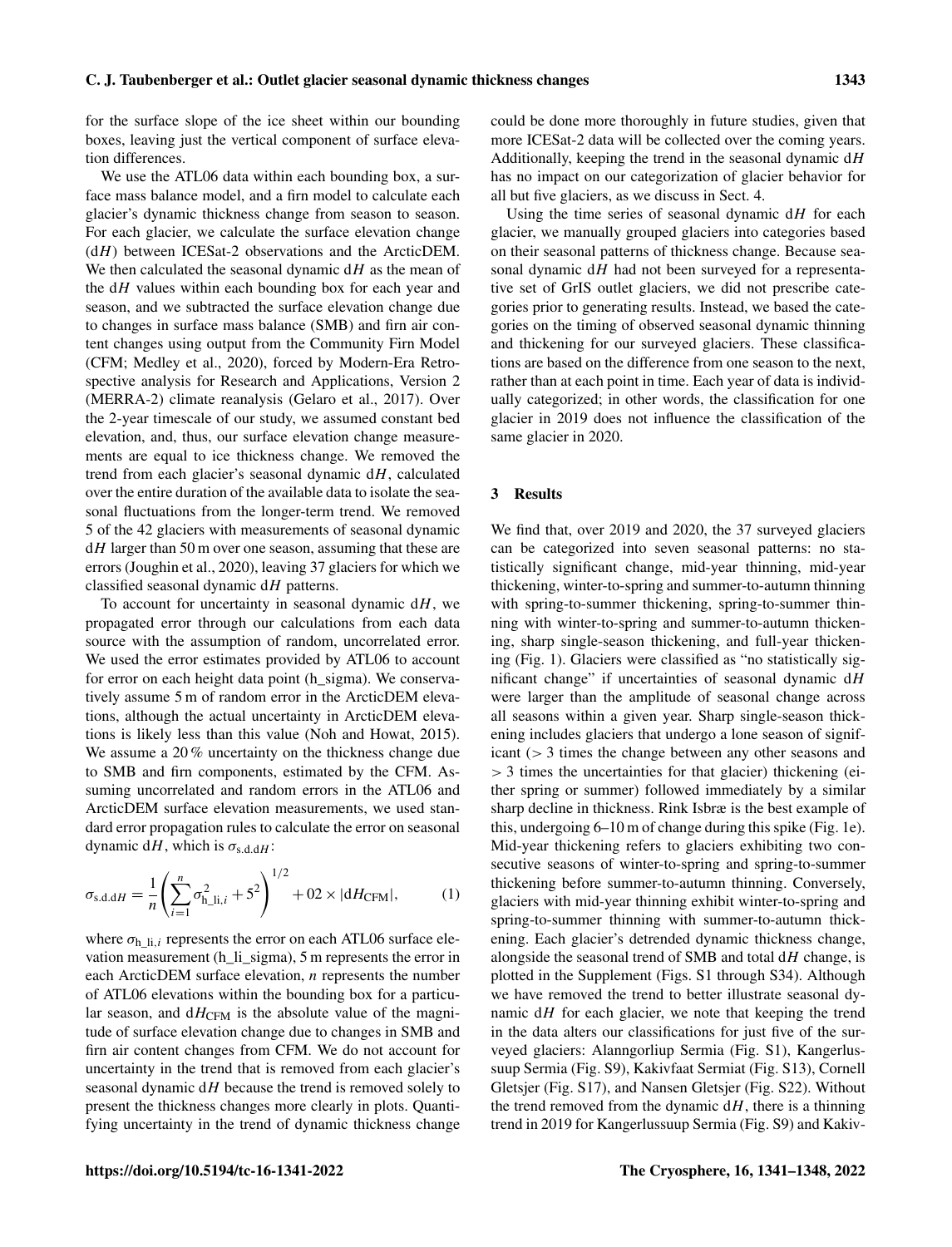

Figure 1. Patterns of outlet glacier dynamic seasonal thickness change with annual trend removed: (a) mid-year thinning, (b) mid-year thickening,  $(c)$  summer thinning with spring and autumn thickening,  $(d)$  spring and autumn thinning with summer thickening,  $(e)$  sharp singleseason thickening, (f) full-year thickening, and (g) no statistically significant change. Curly brackets highlight (f) the full-year thickening pattern of Nansen Gletsjer in 2020 and (g) the extent of the error bars encompassing no seasonal change for Hayes Gletsjer. Each value plotted is relative to the first value in the time series, which is shifted to zero.

faat Sermiat (Fig. S13), across both years for Cornell Gletsjer (Fig. S17), and in 2020 for Nansen Gletsjer (Fig. S22). Alanngorliup Sermia (Fig. S1) exhibits a slight overall thickening. These glaciers exhibit strong 1-to-2-year trends, and although, for example, there is little seasonal change over 2019 for Kangerlussuup Sermia in their detrended seasonal dynamic  $dH$  values, the glacier is actually thinning overall across throughout the year without the annual trend removed. What this does highlight is that for all other glaciers, their seasonal dynamic thickness changes during at least one season are larger in magnitude than changes due to the 1- or 2 year trend, and, thus, our classification is not sensitive to the removal of the trend. That being said, in general, care must be taken when interpreting seasonal changes with a trend removed that have been estimated from just 1 or 2 years of data.

We find that the 37 surveyed GrIS outlet glaciers are well distributed across the seven patterns. Figure 2 shows glacier classifications for both 2019 and 2020 in the table but displays the classification from the earliest available year on the map. With each year individually categorized, there are 51 total seasonal cycles observed between 2019 (30) and 2020 (21). Of these seasonal cycles, there are 15 seasonal cycles that exhibit spring-to-summer thickening with winter-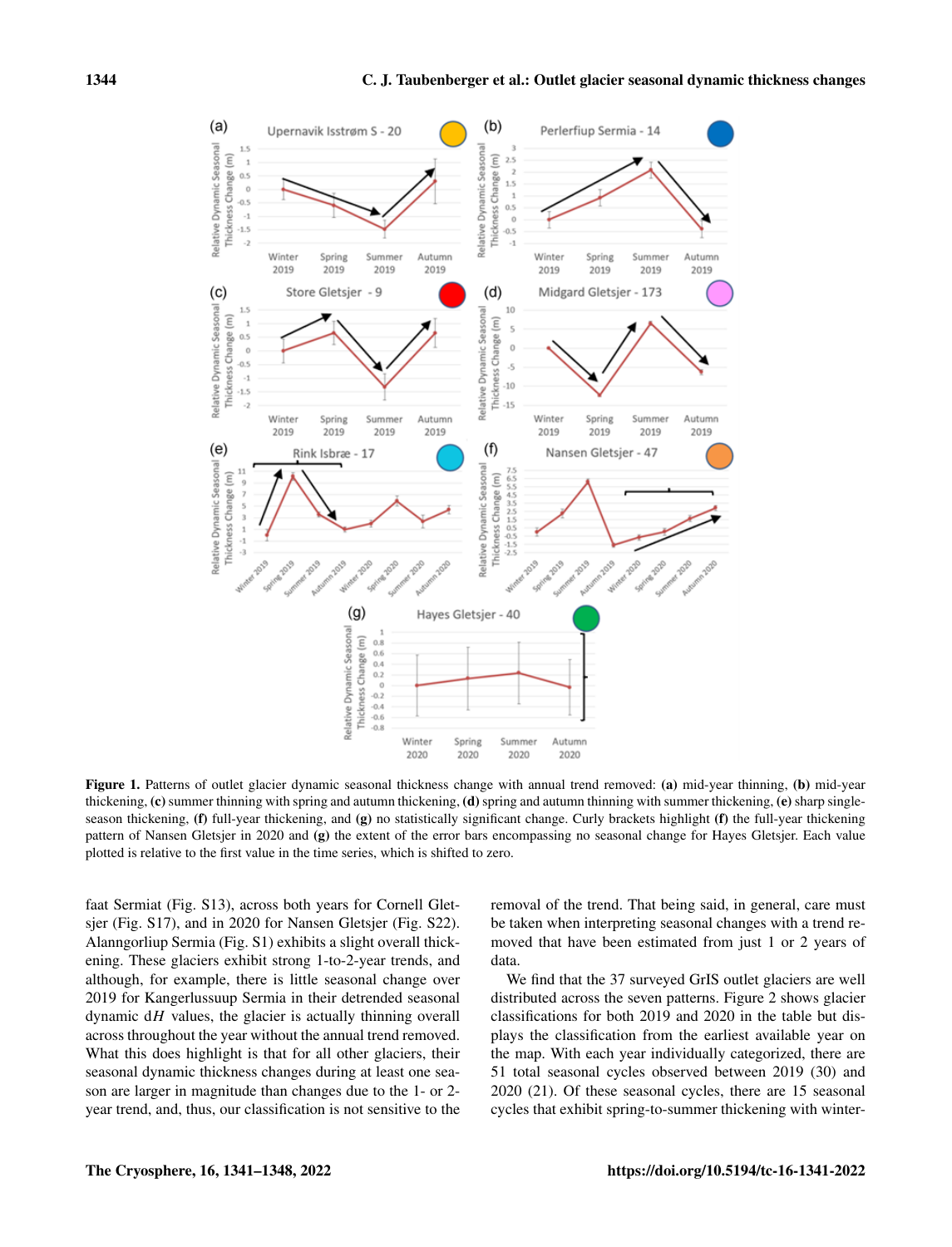

Figure 2. Locations, patterns of seasonal dynamic thickness change, and average ice speeds of 37 GrIS outlet glaciers. Glaciers with different patterns in 2019 and 2020 are depicted on the ice sheet map with their 2019 pattern coloration, while both 2019 and 2020 patterns are shown in their yearly pattern in the left-side table.

to-spring and summer-to-autumn thinning, 13 seasonal cycles that experience mid-year thinning, 9 seasonal cycles within the pattern of spring-to-summer thinning and winterto-spring and summer-to-autumn thickening, 7 seasonal cycles with mid-year thickening, 2 seasonal cycles with sharp single-season thickening, 1 seasonal cycle exhibiting fullyear thickening, and 4 seasonal cycles with a pattern of no statistically significant change. Of the 14 glaciers for which we have 2 years of data, we find that most glaciers exhibit patterns of seasonal thickness change that differ from year to year. Two glaciers exhibit repeating patterns: Ussing Braer N (Fig. S31) and Alison Glacier (Fig. S35). However, the remaining glaciers, for which ICESat-2 can so far provide two annual cycles worth of data, exhibit changing patterns between 2019 and 2020.

Although there are spatial clusters of glaciers with similar patterns of seasonal thickness change, there is heterogeneity within the regions that contain multiple surveyed glaciers (Fig. 2). We use the 2019 classifications, for all glaciers with data in 2019, to compare glaciers per region because we have more glaciers classified in that year (30 glaciers) than in 2020. In the northwest, six glaciers exhibit a mid-year thinning pattern, five glaciers exhibit spring-to-summer thinning with winter-to-spring and summer-to-autumn thickening, two exhibit spring-to-summer thickening with winter-tospring and summer-to-autumn thinning, two exhibit mid-year thickening, one glacier exhibits sharp single-season thickening, and two exhibit no statistically significant change. In the central-western region, three glaciers exhibit springto-summer thinning with winter-to-spring and summer-toautumn thickening, three glaciers exhibit mid-year thinning, two glaciers exhibit mid-year thickening, one glacier exhibits sharp single-season thickening, and one glacier exhibits no statistically significant change. Within the southeast, six glaciers exhibit spring-to-summer thickening with winter-to-spring and summer-to-autumn thinning and one glacier exhibits a mid-year thinning pattern. In the north, the single surveyed glacier, Petermann Gletsjer, exhibits springto-summer thickening with winter-to-spring and summer-toautumn thinning in 2019 but switches to mid-year thickening in 2020. Small clusters of neighboring glaciers with similar patterns can be seen in the northwest with some form of midyear or summer thinning (glacier IDs 31, 32, 34, and 35) and the central-western region (glacier IDs 5, 7, 8, and 9), and the southeast presents the most homogeneity, with six glaciers exhibiting the same pattern (glacier IDs 147, 148, 153, 158, 169, and 173), but there is no one pattern that is representative of all glaciers within each region.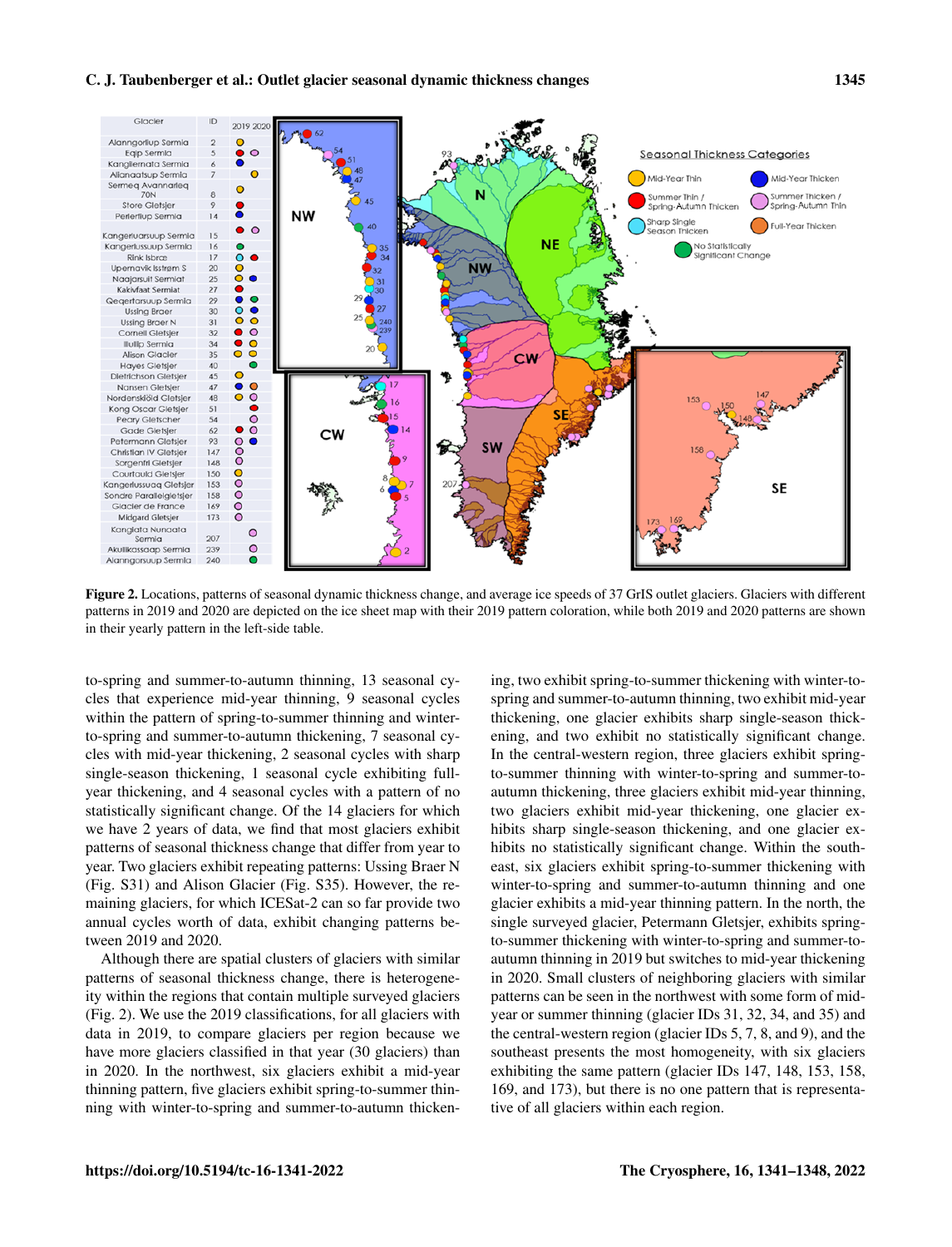## 4 Discussion and conclusions

Enabled by 91 d repeat measurements from ICESat-2, we have developed the first classification of GrIS outlet glacier patterns of seasonal dynamic thickness change for a representative sample of glaciers from around the ice sheet. We have chosen to use the ATL06 data product and to account for along- and across-track surface slopes using the ArcticDEM as a reference elevation dataset. This method allowed us to aggregate surface elevation data within customized bounding boxes, representative of each glacier's behavior. Higherlevel data products, such as ATL11 and ATL15, will provide estimates of surface elevation change through time, and we believe it will be worthwhile for future work to compare our results against the higher-level ICESat-2 products, both to build confidence in our results and as a check on the data products themselves.

Our results reveal little regional coherency in patterns of seasonal dynamic thickness change, outside of the southeastern region, indicating that mesoscale atmospheric-circulation patterns are not the likely driver of differences in patterns among glaciers. While we do find small clusters of similar patterns, we do not observe similar patterns across the larger northwestern or central-western ice sheet regions. If atmospheric forcing (or errors in our model for the atmospheric forcing) were the primary driver of seasonal dynamic thickness changes, we would expect to see coherent patterns of seasonal changes across each region. However, we do not find this to be the case, indicating that other factors that differ from glacier to glacier within each region are causing the differences in observed patterns. This finding is consistent with seasonal glacier velocity changes, which also exhibit spatial heterogeneity (Moon et al., 2014; Vijay et al., 2019, 2021). Ocean forcing may be responsible for the differences in patterns of seasonal dynamic thickness change because heat transport from the continental shelf to the termini of outlet glaciers is modulated by fjord geometry, which is heterogeneous among glaciers (Carroll et al., 2017). Each glacier's unique geometry, including both fjord geometry and subglacial bed topography, which have been shown to govern observed differences in terminus retreat (Catania et al., 2018), and the multi-annual upstream diffusion of thinning (Felikson et al., 2021), may also be responsible for the observed heterogeneity in seasonal thickness changes. Additionally, glacier geometry may influence each glacier's dynamic seasonal response by modulating the effects of changes in driving stress and surface melt, driven by atmospheric forcing.

Refining the ATL06 data quality flag (atl06\_quality\_summary), with the goal of accepting additional good-quality measurements that are currently flagged as poor-quality, would benefit future studies of seasonal outlet glacier change by increasing the data volume available. Because ICESat-2 has a repeat cycle of 91 d, collecting good-quality data from each pass is critical to studies of the seasonal thickness changes of outlet glaciers.

The current set of parameters used by the ATL06 quality summary flag may remove good-quality measurements over rough topography, high surface slopes, or low-reflectivity surfaces under clouds (Smith et al., 2021). In the course of our study, we found that 12 additional glaciers, of the subset of 65 glaciers we initially selected from the MEaSUREs dataset, could be included in our results, had we ignored the quality summary flag entirely. Of course, some of the measurements that are removed by the quality summary flag are unusable, and we do not advocate ignoring data quality checks entirely. However, we suggest that further inspection of the parameters used for the quality summary flag to potentially reduce the strictness by which data are eliminated may prove useful and would allow additional glaciers to be considered in future ICESat-2 data releases.

As ICESat-2 continues data collection, future work should build on our 2-year assessment of seasonal dynamic thickness changes by extending our record and comparing it with other glacier variables and external forcings. The MEa-SUREs dataset identifies 239 total outlet glaciers around the ice sheet, and, by adding more outlet glaciers and extending the record forward in time, future studies can examine how consistent the patterns are from year to year, identify new patterns not exhibited by the glaciers in our study, and better identify glaciers that exhibit the same or different patterns through time. With a longer and more comprehensive classification of seasonal thickness changes, future work can focus on compiling a holistic record of seasonal glacier dynamics by investigating thickness changes together with terminus position and velocity changes. The subset of glaciers that we have selected for study are ones that have a temporally rich dataset of terminus position changes from the newly developed CALFIN automated deep learning extraction method (Cheng et al., 2021) as well as from added sources in the recent TermPicks (Goliber et al., 2021) dataset, which will allow our results to be directly compared with seasonal terminus positions once CALFIN data are extended into late 2019 and 2020. Finally, to advance our understanding of the processes that drive seasonal glacier behavior, future work should compare seasonal dynamic thickness changes with external forcings such as seasonal ocean temperature changes and surface meltwater runoff estimates. Our study provides the first classification of seasonal dynamic thickness changes of outlet glaciers around the GrIS to complement previous classifications of seasonal velocity change (Moon et al., 2014; Vijay et al., 2019, 2021), bringing us one step closer to a holistic understanding of seasonal glacier dynamics.

*Code and data availability.* The Supplement associated with this brief communication contains the measurements of seasonal thickness change presented in the paper, along with the surface mass balance component of seasonal thickness change from the Community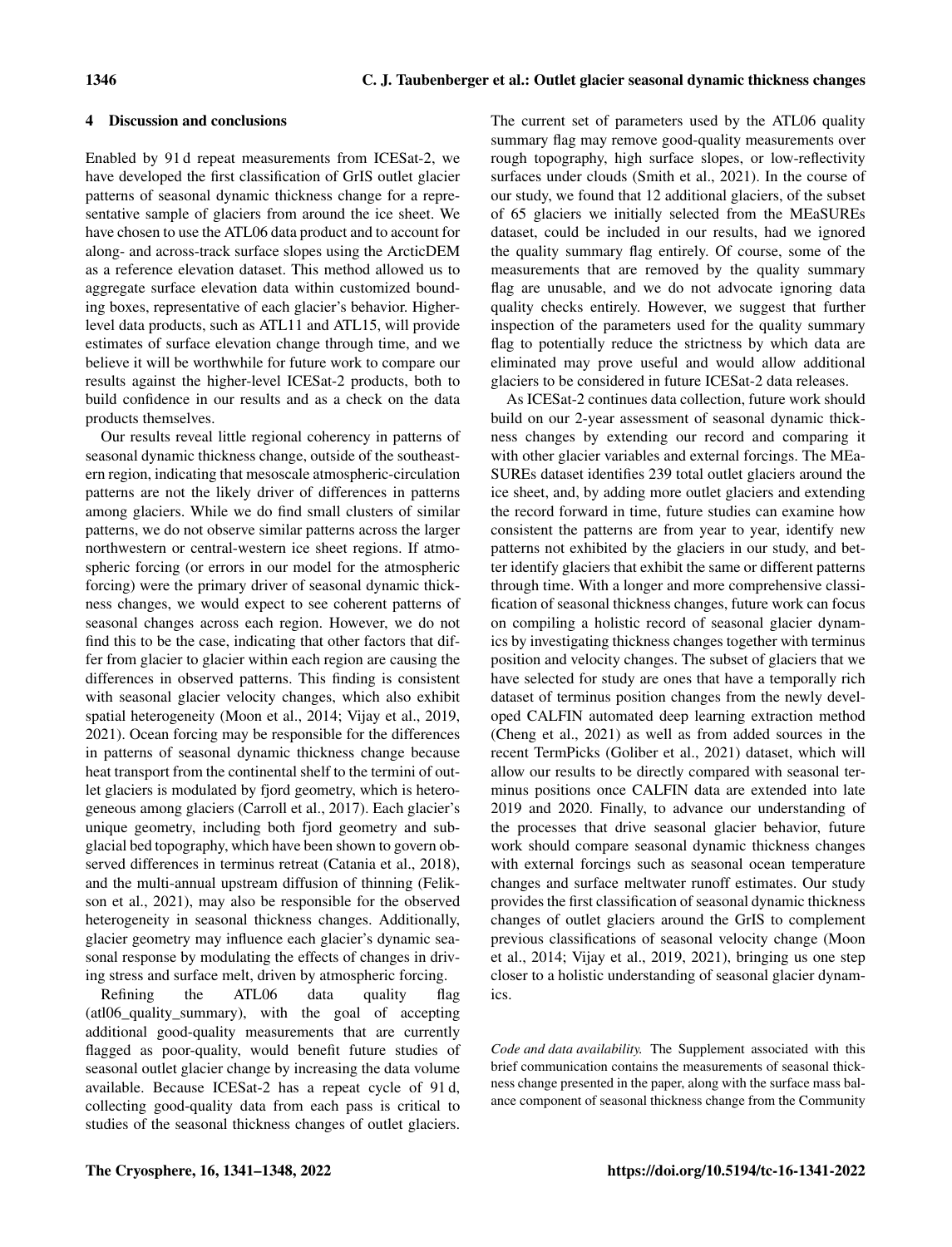#### C. J. Taubenberger et al.: Outlet glacier seasonal dynamic thickness changes 1347

Firn Model and MERRA-2. Additionally, a shapefile of locations of the glaciers surveyed is provided.

*Supplement.* The supplement related to this article is available online at: [https://doi.org/10.5194/tc-16-1341-2022-supplement.](https://doi.org/10.5194/tc-16-1341-2022-supplement)

*Author contributions.* CJT and DF conceptualized the experiment and goals. CJT carried out the experiment, developed the code, and performed the simulations. CJT prepared the manuscript with written review and editing from DF and TN. TN performed project administration and funding acquisition.

*Competing interests.* The contact author has declared that neither they nor their co-authors have any competing interests.

*Disclaimer.* Publisher's note: Copernicus Publications remains neutral with regard to jurisdictional claims in published maps and institutional affiliations.

*Acknowledgements.* This work was performed through the NASA Goddard Space Flight Center Internship Program, administered by the Goddard Space Flight Center Office of Education and funded by the ICESat-2 Project Science Office. Resources supporting this work were provided by the NASA High-End Computing (HEC) Program through the NASA Center for Climate Simulation (NCCS) at the Goddard Space Flight Center. We thank Brooke Medley for providing output from the Community Firn Model.

*Financial support.* This research has been supported by the ICESat-2 Project Science Office.

*Review statement.* This paper was edited by Bert Wouters and reviewed by two anonymous referees.

#### References

- Carroll, D., Sutherland, D. A., Shroyer, E. L., Nash, J. D., Catania, G. A., and Stearns, L. A.: Subglacial discharge-driven renewal of tidewater glacier fjords, J. Geophys. Res.-Oceans, 125, 2293, https://doi.org[/10.1002/grl.50825,](https://doi.org/10.1002/grl.50825) 2017.
- Catania, G. A., Stearns, L. A., Sutherland, D. A., Fried, M. J., Bartholomaus, T. C., Morlighem, M., Shroyer, E., and Nash, J.: Geometric Controls on Tidewater Glacier Retreat in Central Western Greenland, J. Geophys. Res.-Earth Surf., 29, 1–15, https://doi.org[/10.1029/2017JF004499,](https://doi.org/10.1029/2017JF004499) 2018.
- Cheng, D., Hayes, W., Larour, E., Mohajerani, Y., Wood, M., Velicogna, I., and Rignot, E.: Calving Front Machine (CALFIN): glacial termini dataset and automated deep learning extraction method for Greenland, 1972–2019, The Cryosphere, 15, 1663– 1675, https://doi.org[/10.5194/tc-15-1663-2021,](https://doi.org/10.5194/tc-15-1663-2021) 2021.
- Choi, Y., Morlighem, M., Rignot, E., and Wood, M.: Ice dynamics will remain a primary driver of Greenland ice sheet mass loss over the next century, Commun. Earth Environ., 2, 26, https://doi.org[/10.1038/s43247-021-00092-z,](https://doi.org/10.1038/s43247-021-00092-z) 2021.
- Church, J. A., Clark, P. U., Cazenave, A., Gregory, J. M., Jevrejeva, S., Levermann, A., Merrifield, M. A., Milne, G. A., Nerem, R. S., Nunn, P. D., Payne, A. J., Pfeffer, W. T., Stammer, D., and Unnikrishnan, A. S.: Sea Level Change, in: Climate Change 2013: The Physical Science Basis. Contribution of Working Group I to the Fifth Assessment Report of the Intergovernmental Panel on Climate Change, edited by: Stocker, T. F., Qin, D., Plattner, G.-K., Tignor M., Allen, S. K., Boshung, J., Nauels, A., Xia, Y., Bex, V., and Midgley, P. M., Cambridge University Press, Cambridge, United Kingdom and New York, NY, USA, https://doi.org[/10.1017/CBO9781107415324.026,](https://doi.org/10.1017/CBO9781107415324.026) 2013.
- Felikson, D., Catania, G. A., Bartholomaus, T. C., Morlighem, M., and Noël, B. P. Y.: Steep Glacier Bed Knickpoints Mitigate Inland Thinning in Greenland, Geophys. Res. Lett., 48, e2020GL090112, https://doi.org[/10.1029/2020GL090112,](https://doi.org/10.1029/2020GL090112) 2021.
- Gelaro, R., McCarty, W., Suárez, M. J., Todling, R., Molod, A., Takacs, L., Randles, C. A., Darmenov, A., Bosilovich, M. G., Reichle, R., Wargan, K., Coy, L., Cullather, R., Draper, C., Akella, S., Buchard, V., Conaty, A., da Silva, A. M., Gu, W., Kim, G., Koster, R., Lucchesi, R., Merkova, D., Nielsen, J. E., Partyka, G., Pawson, S., Putman, W., Rienecker, M., Schubert, S. D., Sienkiewicz, M., and Zhao, B.: The Modern-Era Retrospective Analysis for Research and Applications, Version 2 (MERRA-2), J. Climate, 30, 5419–5454, 2017.
- Goliber, S., Black, T., Catania, G., Lea, J. M., Olsen, H., Cheng, D., Bevan, S., Bjørk, A., Bunce, C., Brough, S., Carr, J. R., Cowton, T., Gardner, A., Fahrner, D., Hill, E., Joughin, I., Korsgaard, N., Luckman, A., Moon, T., Murray, T., Sole, A., Wood, M., and Zhang, E.: TermPicks: A century of Greenland glacier terminus data for use in machine learning applications, The Cryosphere Discuss. [preprint], https://doi.org[/10.5194/tc-2021-311,](https://doi.org/10.5194/tc-2021-311) in review, 2021.
- Gray, L., Burgess, D., Copland, L., Langley, K., Gogineni, P., Paden, J., Leuschen, C., van As, D., Fausto, R., Joughin, I., and Smith, B.: Measuring height change around the periphery of the greenland ice sheet with radar altimetry, Front. Earth Sci., 7, 146, https://doi.org[/10.3389/feart.2019.00146,](https://doi.org/10.3389/feart.2019.00146) 2019.
- Johannessen, O. M., Khvorostovsky, K., Miles, M. W., and Bobylev, L. P.: Recent Ice-Sheet Growth in the Interior of Greenland, Science, vol. 310, no. 5750, American Association for the Advancement of Science, 1013–1016, https://doi.org[/10.1126/science.1115356,](https://doi.org/10.1126/science.1115356) 2005.
- Joughin, I., Moon, T., Joughin, J., and Black, T.: MEaSUREs Annual Greenland Outlet Glacier Terminus Positions from SAR Mosaics, Version 1. Boulder, Colorado USA. NASA National Snow and Ice Data Center Distributed Active Archive Center [data set], https://doi.org[/10.5067/DC0MLBOCL3EL,](https://doi.org/10.5067/DC0MLBOCL3EL) 2015, 2017.
- Joughin, I., Shean, D. E., Smith, B. E., and Floricioiu, D.: A decade of variability on Jakobshavn Isbræ: ocean temperatures pace speed through influence on mélange rigidity, The Cryosphere, 14, 211–227, https://doi.org[/10.5194/tc-14-211-2020,](https://doi.org/10.5194/tc-14-211-2020) 2020.
- Markus, T., Neumann, T., Martino, A., Abdalati, W., Brunt, K., Csatho, B., Farrell, S., Fricker, H., Gardner, A., Harding, D., Jasinski, M., Kwok, R., Magruder, L., Lubin, D.,